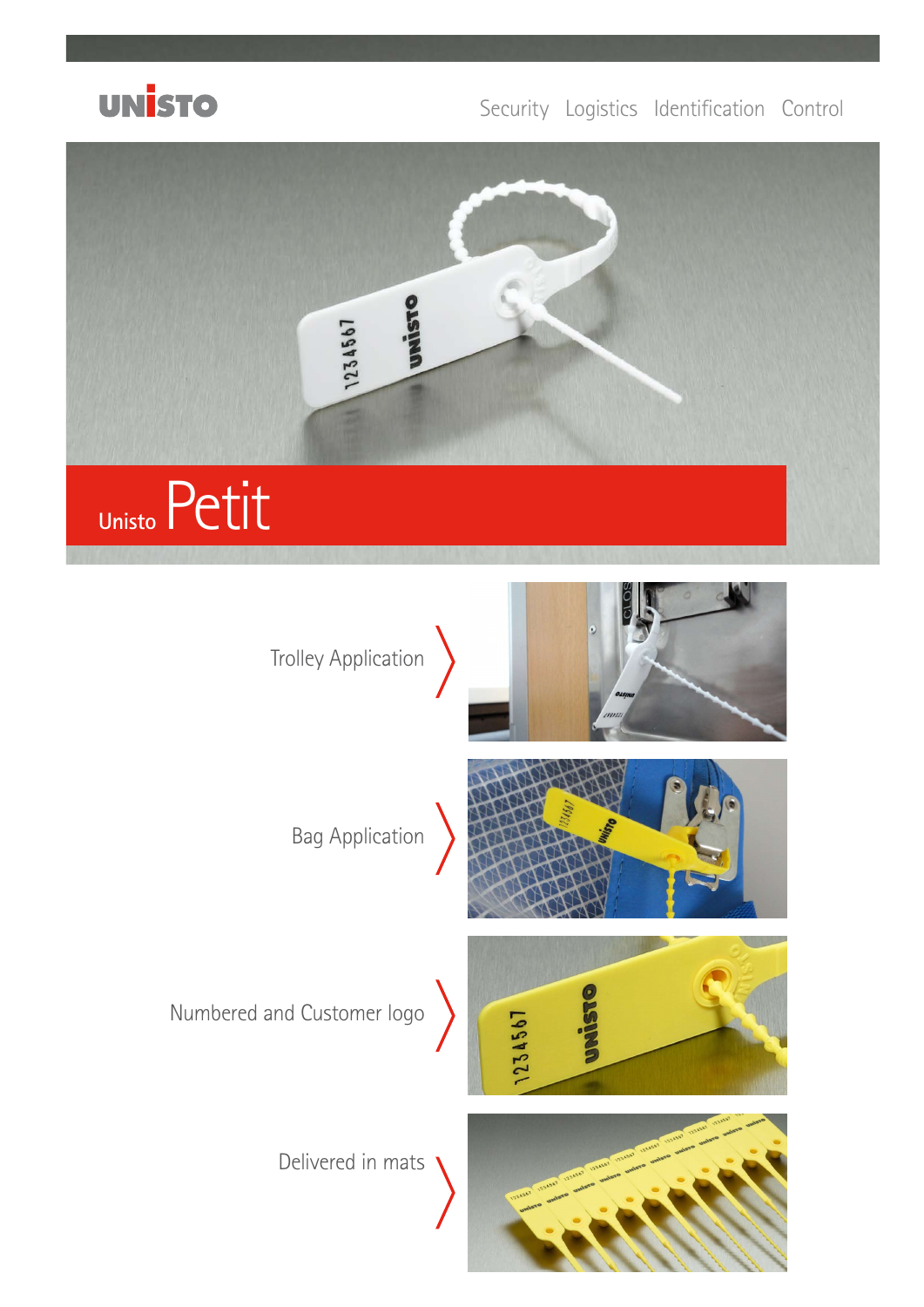# **Unisto** Petit





## **Technical Data Version Polyamide (PA)**

**Material** Polyamide (PA)

**Tensile strength (loop)** Approx. 7 kg

#### **Numbering** Up to 7 digits

**Customer name/logo**

Foil printed or thermal transfer printing

#### **Plastic colours**

red 1797C, blue 285C, green 347C, yellow 108C, orange 164C, white

#### **Packing**

Mats of 10 pieces, box of 1'000 seals 150 mm: 245 x 190 x 215 mm (0.01 m<sup>3</sup>), approx. 1.86 kg 230 mm: 363 x 189 x 195 mm (0.013 m<sup>3</sup>), approx. 2.11 kg

### **Technical Data Version Polypropylene (PP)**

**Material** Polypropylene (PP)

**Tensile strength (loop)** Approx. 2 kg

**Numbering** Up to 7 digits

**Customer name/logo** Foil printed, directly laser-marked or thermal transfer printing

**Plastic colours – printed version** red 1797C, blue 285C, green 347C, yellow 108C, orange 164C, white

**Plastic colours – directly laser-marked version** yellow 100U, light blue 290U, light green 3375, white

Other colours available on request

#### **Packing**

Mats of 10 pieces, box of 1'000 seals 110 mm: 245 x 190 x 215 mm (0.01 m<sup>3</sup>), approx. 1.5 kg 150 mm: 245 x 190 x 215 mm (0.01 m<sup>3</sup>), approx. 1.5 kg 230 mm: 363 x 189 x 195 mm (0.013 m<sup>3</sup>), approx. 1.7 kg